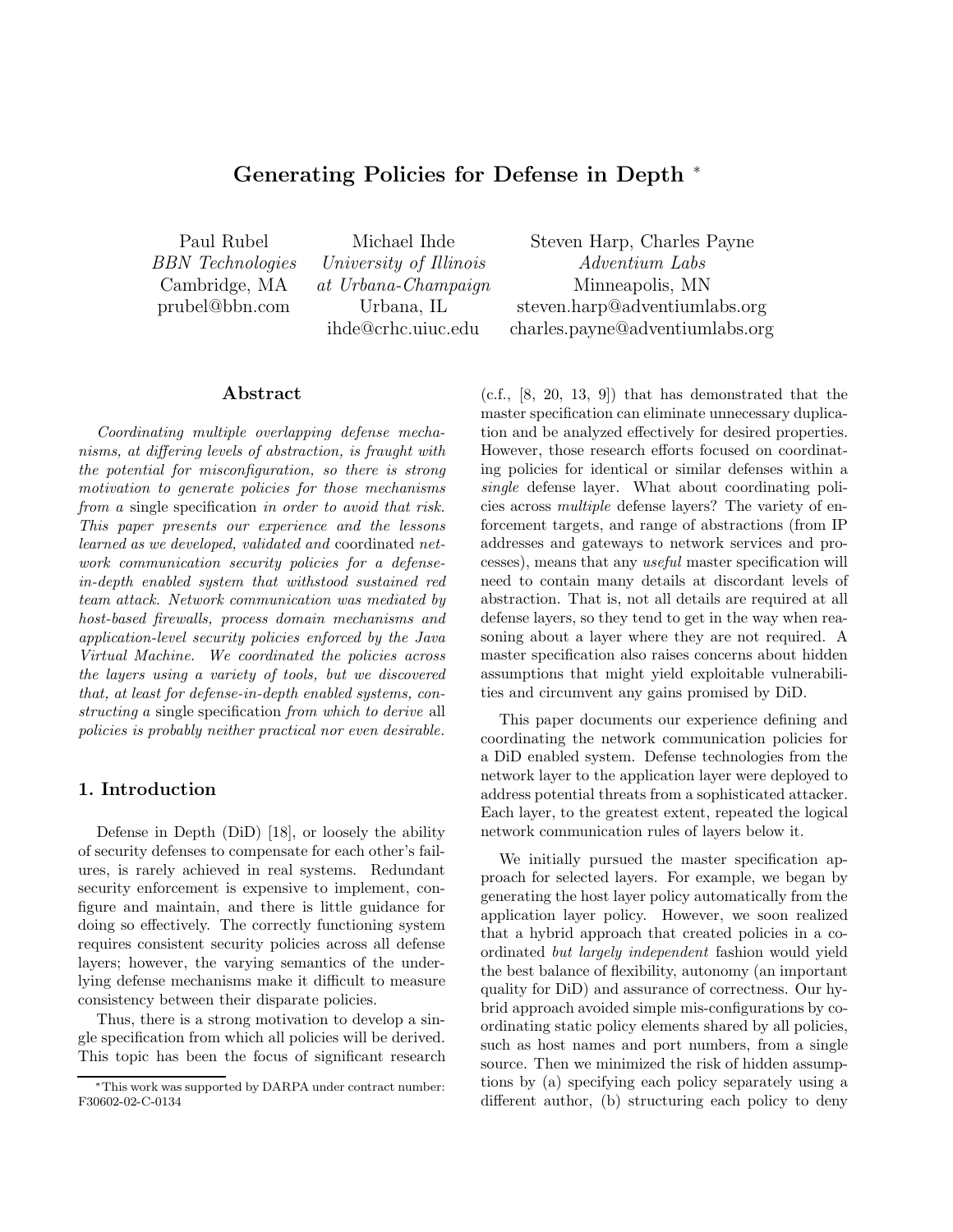everything that was not explicitly allowed and then defining the policy according to observed failures in order to achieve a policy that was minimally sufficient, and (c) supporting each policy with validation tools. The policy validation tools enabled software developers to review policies for correctness even if they did not understand the syntax of the policy enforcement mechanism. Using the validation tools, they discovered policy misconfigurations and fed this information back to the policy authors.

The next section discusses our DiD problem and the complexity of its network communication requirements. Then we describe for each defense layer the policy construction and validation process. We conclude with lessons learned and some thoughts for future work.

## 2. The DARPA Challenge

In 2002, DARPA challenged the research community to design and demonstrate an unprecedented level of survivability for an existing DoD information system using DARPA-developed and COTS technologies. In particular, DARPA required that the defended system must survive 12 hours of sustained attack from a class A red team. DARPA chose as its target a large, distributed, publish/subscribe/query (PSQ) system implemented using the Joint Battlespace Infosphere  $(JBI)^1$ , which relies on a public transport network to support its objective to deliver "the right information to the right people at the right time". The notional JBI system is illustrated on the left in Figure 1.

A candidate solution architecture, shown on the right in Figure 1, called  $DPASA^2$  [6, 10], was designed and developed by our team, led by BBN Technologies. The DPASA team recognized that the survivable JBI must deflect or prevent attacks, detect and report attack related events, and change the system's configuration or behavior in response to damages caused by an attack. Key features of the DPASA solution included communication isolation zones, redundant but diverse host enclaves (each containing a complete set of management and PSQ functionality), Byzantine agreement for attack response, and prevention, detection and monitoring technologies strategically placed throughout every defense layer, and on every host, throughout the system.

The fielded DPASA design resulted in a Core made of four redundant quads (groups of management hosts) interacting with clients through an Access Proxy (AP)

on the edge of each quad, bridging the core and client networks. The physical network topology provided some protection in this design, as clients could not directly interact with core components other than through the Access Proxy. Host, process and application layer defenses further restricted the client's communication options so that they could not interact with one another but only with the established services on the Access Proxies. The Access Proxies were also configured to only accept traffic from the known client hosts, stopping rogue clients from being introduced into the system.

Access within the Core was similarly restricted. The high-level management functionality resided on the System Manager (SM) host, but there was no direct route to the SM from the AP, in the event the AP was compromised. Host-resident defenses enforced separation and least privilege on each host. Each core and client process was granted access to only the files and directories required for its job and then with limited permissions on those files. File systems that contained non-changing data were mounted read-only to bolster the policy-provided protection. Dynamic code loading was also disabled for Java processes. At a host-level each client and management process ran as a unique user, which allowed further restrictions to be placed on file access.

For the remainder of this paper, however, we focus only on defining and deploying network communication policies. From a prevention perspective, DPASA's goal was to block the attacker using the DiD strategy illustrated in Figure 2 (the defense layer is shown in boldface while the prevention technology(s) used at that layer appears in italics). At the system layer, redundant hosts were deployed so that the failure of a single host would not stop the entire system. At the network layer, authorized enclave-to-enclave communication was enforced and encrypted by a VPN firewall/router. At the host layer, authorized host-to-host communication was enforced by the Autonomic Distributed Firewall (ADF)[16]. ADF is a host-based, embedded, distributed firewall that is implemented on the host's network interface card (NIC) and performs ingress and egress packet filtering. It protects the host from the network, and it protects the network from the host. In addition, all host-to-host communication was encrypted using ADF's Virtual Private Groups (VPG)[15], which provided a unique encryption key for each collection of hosts. At the process layer, authorized process behavior was enforced either by NSA's SELinux<sup>3</sup> or by Cisco Corp's Cisco Security Agent<sup>4</sup>

<sup>1</sup>http://www.infosperics.org

<sup>2</sup>Designing Protection and Adaptation into a Survivability Architecture

 $3$ http://www.nsa.gov/selinux

<sup>4</sup>http://www.cisco.com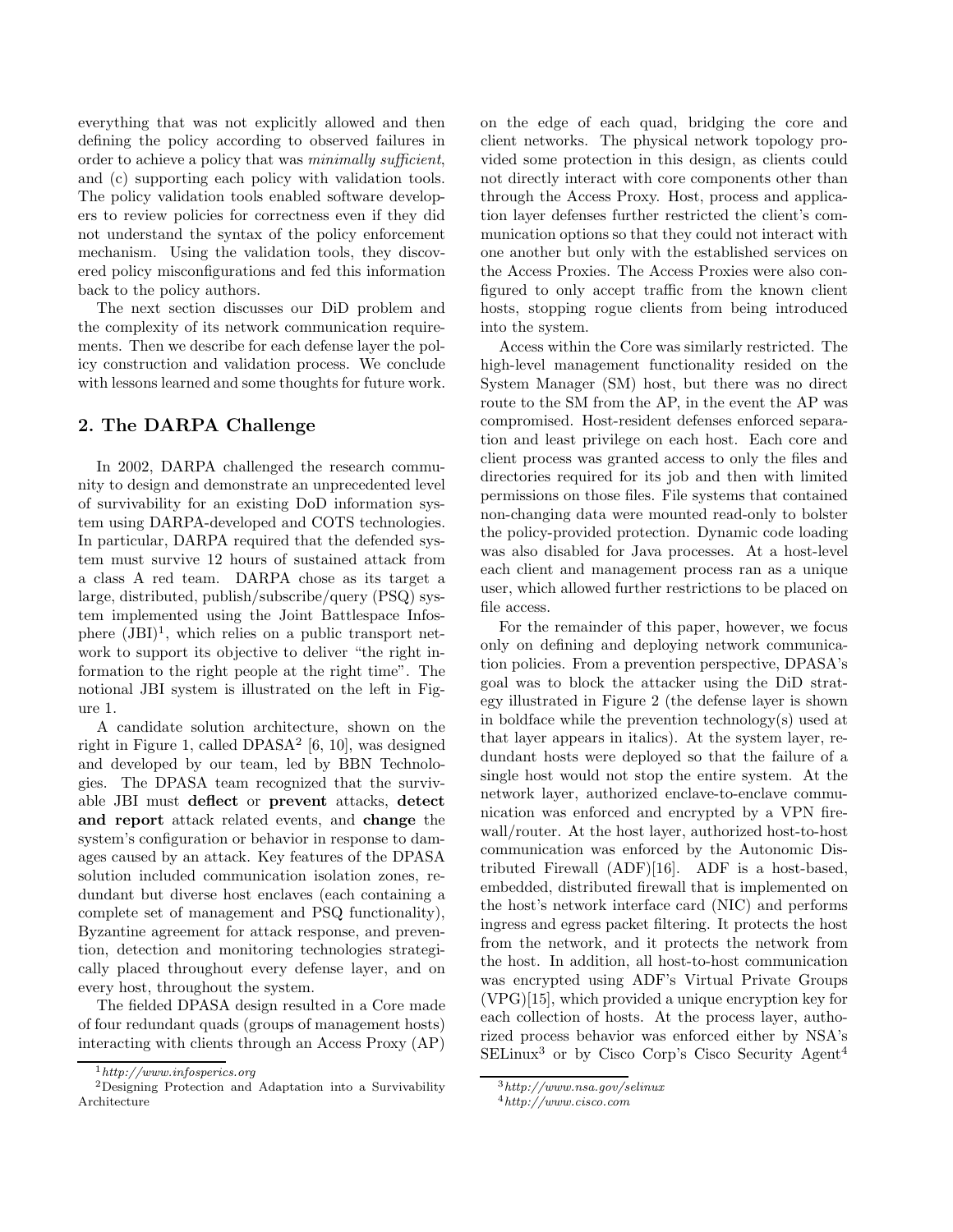

**Figure 1. Baseline JBI (left) and Survivable JBI**

(CSA) for non-Linux hosts. At the application layer, authorized JBI application behavior was enforced by the Java Virtual Machine (JVM).



**Figure 2. An attacker's perspective of DPASA Defense in Depth**

Constructing network communication security policy proved challenging on several fronts. Clearly the richness of DPASA's DiD strategy meant significant vertical duplication of logical policy rules across the defense layers, but there was also significant horizontal duplication of those rules due to the redundant enclaves or quads in the DPASA JBI. For example, each quad contained a different mix of operating systems in order to minimize common mode failures, so the actual policies enforced by similar hosts in each quad differed significantly (e.g., between an SELinux host versus a CSA-enabled host) even though those hosts were performing identical logical functions.

To illustrate the policy author's challenge, Table 1 lists the policies affected and rules required for authorizing a simple network communication c from a JBI Client A, in enclave  $E_A$ , to the JBI core  $(B)$ . The hosts receiving the rules appear in square brackets. Since there are four, redundant entry points into the JBI core (called Access Proxies), we can denote them collectively as  $B$  or individually as  $B_1$ ,  $B_2$ ,  $B_3$  and  $B_4$ . They are each in a separate enclave, denoted  $E_{B_1}$ through  $E_{B_4}$ , respectively. Assume that  $B_1$  is implemented on a Windows host, that  $B_2$  and  $B_3$  and A are implemented on SELinux hosts, and that  $B_4$  is implemented on a Solaris host. CSA is enforced on all non-SELinux hosts. Further assume that all Access Proxy applications are written in Java and that while there are six different JVM executables (Sun's JVM on Solaris, Windows and SELinux, BEA's JVM on Windows and SELinux, and IBM's JVM on SELinux), all can enforce the same policy. The table illustrates that even a simple permission can affect almost a dozen policies. In addition, all of the required policy rules, except for the network layer (VPN), are specific to  $c$  and cannot be reused.

This simple example highlights the challenge of enforcing even a simple network communication rule across the various layers, but DPASA's network communication needs were far more complex. While DPASA relied on only 25 or so distinct network services, there were more than 570 network communication requirements, across more than 40 hosts, naming these services, and each requirement was subject to the analysis described in Table 1. Figure 3 illustrates the logical communication requirements for DPASA clients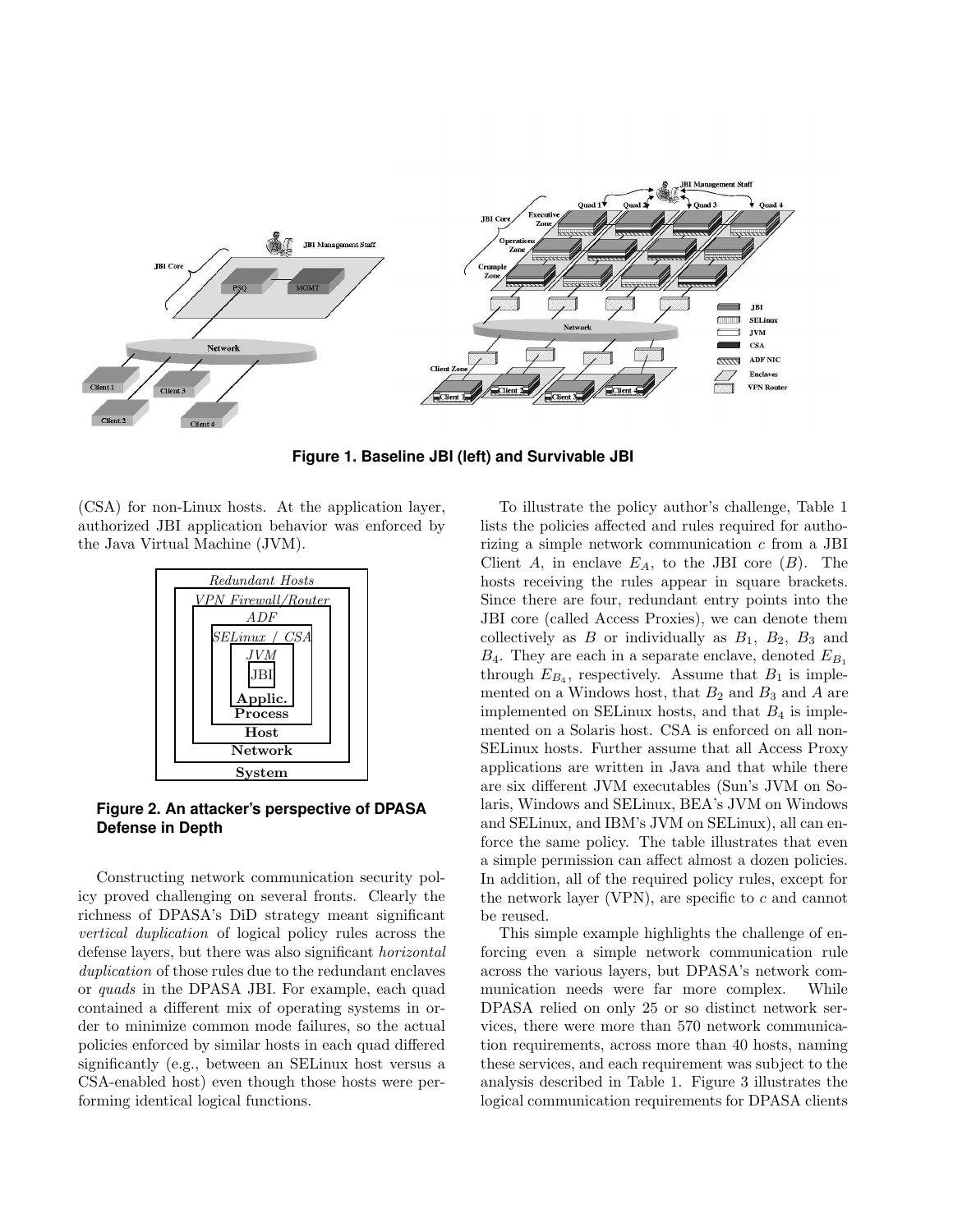| Policy         | <b>Policy Rules Required</b>           |
|----------------|----------------------------------------|
| <b>VPN</b>     | VPN to $E_B$ [ $E_A$ ]                 |
|                | VPN from $E_A$ $[E_{B_i}]$             |
| ADF            | VPG from A to B for c [A, $B_i$ ]      |
| <b>CSA</b>     | Allow access from A for $c [B_1, B_4]$ |
| <b>SELinux</b> | Allow access from A for $c [B_2, B_3]$ |
|                | Allow access to $B_i$ for $c[A]$       |
| <b>JVM</b>     | Allow access from A for $c [B_i]$      |
|                | Allow access to $B_i$ for $c[A]$       |

**Table 1. Policies affected by one logical network communication rule to allow communication** c **from client** A **to core** B

and only one quad of the DPASA core. In this case, CLIENT actually represents a dozen client hosts. Of the other nodes, each node starting with 'q1' is a single host, but nodes (other than CLIENT) without this prefix represent collectively the corresponding hosts in the three other quads. For example, the ADF Policy Server in quad 1, or q1adfps, engages in policy server replication services (PSReplication) with the Policy Servers (collectively named PS) in each other quad.

The next section describes our first step for managing this complexity: defining properties for shared policy elements.

## 3. Properties

Practical experience suggests that managing multiple policies, each containing redundant information, increases the risk of overlooked updates that will be discovered later by a developer, who is unaware of those updates, and will waste time trying to debug the policy. An example is when a key value, such as the port number for a required network service, is changed in some policies but not in others. To minimize this risk, we separated functional roles from actual identities when specifying policies. For example, in each quad a different host(identity) fills the role of an Access Proxy. The identities are calculated as the policy for each host or application is generated. In addition, this allows us to easily change the allocation of roles per host when moving DPASA software to new network addresses and environments.

Identities and application information were placed in a master property file that contained two sections: a mapping of a filename to a file identification number in the first section and in the second section a collection of role=identity pairs followed by three hyphens, a file identification number or numbers, and optionally a hyphen and quad specifier. An example is shown below.

```
_{\text{file\_1}} =../../sm/conf/sm.prp
_file_2=../../proxies/conf/psqproxy.prp
PSQ_server0=192.168.4.34:8296 --- 1,2 - q4
```
rmi\_host=192.168.4.14 --- 2

In this case, PSQ server0=192.168.4.34:8296 was placed in sm.prp and psqproxy.prp, files 1 and 2. This guaranteed that the specified role had a consistent identity in the specified files. The  $q\ddot{4}$  suffix declared that this binding was good only for quad 4. The other declaration was not specific to a quad and the suffix was omitted.

## 4. Application Layer Policy

Once the identities were specified in this structured way, they were associated with their roles in the JVM policies using policy templates. These templates were essentially JVM policies containing variables that were filled in using the master property file to create a single JVM policy for each application. Whenever we needed an IP address or port from the configuration file we would place a variable of the following form in the policy: name\_fileNumber.

The following example lines shows a network permission in a JVM template:

```
permission java.net.SocketPermission \
 "<rmi_host__2>:<rmi_port__2>", "connect";
```
and the corresponding final product:

```
permission java.net.SocketPermission \
   "192.168.4.14:7183", "connect";
```
This scheme worked well when each policy template mapped to a policy on a single deployment host. However, some DPASA components were implemented on multiple hosts. Those applications each needed a policy to allow them to contact services bound to the IP address of that host. That would have required a different policy template for each host, differing in only the identity variable placed there. To avoid such duplication, we added meta-variables to the top of each template to change the variable values used when generating the policies. Each combination of meta-variables generated a unique policy file. An example is shown below where each client is allowed to communicate with a registry on its own host.

```
// metavar=CLIENT_IP ->c1_ip__13,c2_ip__13
 permission java.net.SocketPermission \
  "<--CLIENT_IP-->:<registry_port__3>", \
  "connect"; // ,Rmi
```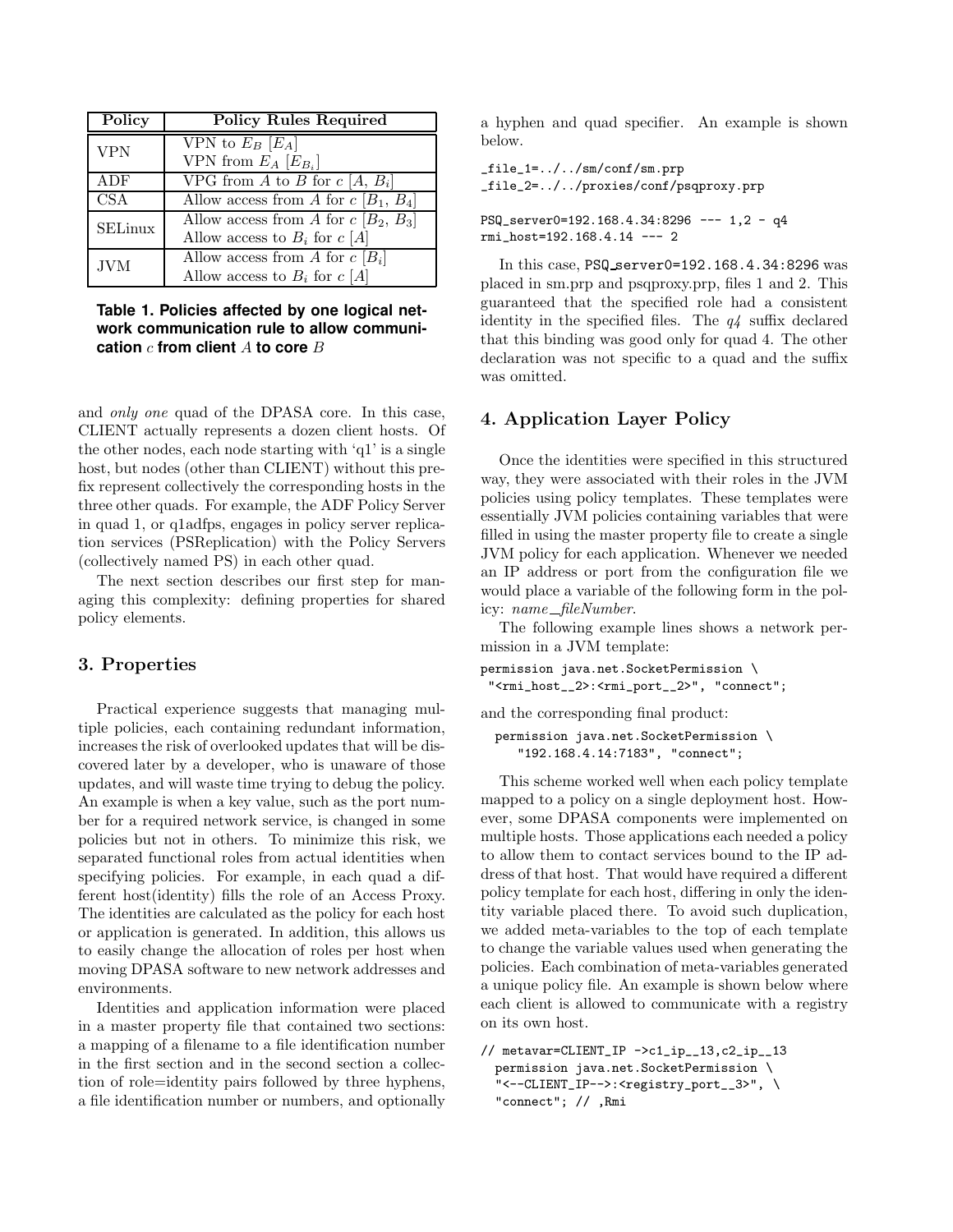

**Figure 3. DPASA network communication requirements**

In the above case two policy files are generated, one for each of the two client hosts. Wherever the metavariable - -CLIENT IP- - is found, it is replaced with one of the specified variables. The policy file names generated in this way are prefixed with the variable name, or names in the case of multiple meta-variables, used to create them so they are easily distinguished. Using the properties, meta-variables, and JVM templates, we were able to generate JVM policies for our components as the system was packaged for deployment.

To help validate the components protected by these JVM security policies, the generated JVM network permissions were used to automatically create network fuzzers, which would send random/malicious traffic between two end-points in the network in an attempt to find a vulnerability. Each sending or receiving permission generated a matching fuzzer. These fuzzers were collected together to represent a faulty application. This ensured that there was always a set of faulty clients or servers that could be used to test what would happen when a component behaved incorrectly. Using these fuzzers we could test the response of a component to authorized but incorrect or malicious traffic.

## 5. Process Layer Policy

Proper process behavior was enforced using SELinux on a majority of the DPASA hosts, and CSA on the Windows and Solaris hosts. While the two technologies served similar purposes, their policies and the approaches for constructing them were very different. For example, SELinux policies are very fine-grained and detailed, requiring significant effort to configure and maintain, especially in a multi-host environment like DPASA. To ease multi-host policy construction, we extended the SELinux policy construction tools to generate policies for multiple hosts simultaneously. CSA's policy management interface, on the other hand, worked very nicely in multi-host environments, but its browser-based interface made management of detailed policies very tedious. Also, CSA, unlike all of the other technologies we used, assumed that a privilege was authorized unless specifically denied, so we had to exercise caution when specifying rules. Finally, SELinux and CSA both included tools to generate policy rules directly from observed alerts, but we found the results were often opaque and difficult to maintain, so we created the deployed policies without using those tools.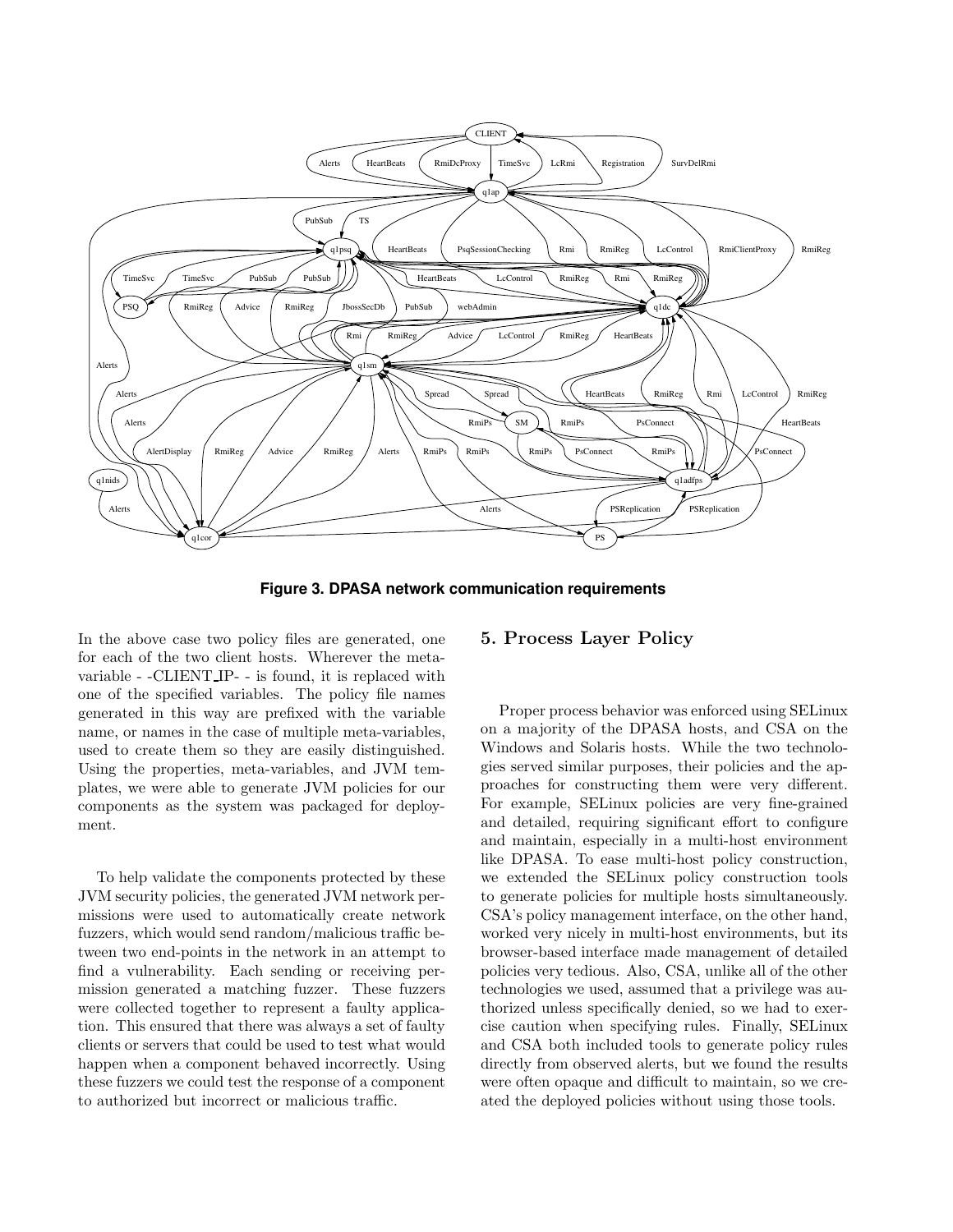### **5.1. SELinux Policy**

The SELinux policies operated at a much finer level of granularity (individual system calls) than the JVM policies, and we made no attempt to directly translate from one to the other. However, the properties that were used to fill in the JVM templates were very useful when generating SELinux policies. Each port and IP address had a unique SELinux type in the policies, and these types needed to be bound to the correct IP addresses and ports for each host. Since these changed periodically, manual maintenance was not an attractive option.

A useful level of automation was achieved through a modified policy construction process. The source files for SELinux policies are normally prepared with the m4 macro preprocessor before being processed by the policy compiler. Three additional files were included in the preparation in order to help automate the binding of network details. First, the host IP address and port number definitions were converted from the master property file into m4 macro definition statements. Then two files were created to bind the DPASA IP and port symbols to the SELinux type symbols. The normal source file for network binding, net contexts, was then modified to include the new files in correct places.

Additional macros were defined and used to perform modifications such as extracting the port or IP part of a combined IP and port specification. A "quad" macro was used to generate the correct symbol suffix for a policy being compiled for a host in one of the four quads. (The correct quad was computed from the hostname of the target host, but could be manually fixed for cross compilation). For example, the port binding for the heartbeat service of the downstream controller (DC), a DPASA component, was specified with:

#### defport( dc\_heartbeat\_port\_t, udp, \ Qx(dc\_heartbeat\_port\_\_1) )

Finally, the makefile for the SELinux policy was modified to include a target to regenerate the m4 macros from the correct master configuration source as needed.

The DPASA SELinux policies employ 5 roles, 500- 600 types and 32000-35000 rules, depending on the jobs performed by the host. The number of rules required to address a given policy goal is reduced by using SELinux attributes to label equivalence classes of objects such as hosts. For example, all of the hosts in the client network are labeled as client node type and policies that apply to any client node can refer to client node type instead of each individual client. For reference, a client node with only the baseline SELinux policy (stock policy from Gentoo with standard extensions to handle X) contains 425 types and

30107 rules.

The SELinux policies were empirically validated through the correct operation of the JBI. That is, our first priority was to ensure that the JBI worked as expected. SELinux alerts observed during functional testing were converted manually into additional policy rules, which granted the process the minimal permission required for correct operation. Since permissions were added only as required, we had confidence that DPASA reasonably followed the principle of least privilege. Unfortunately, the compressed development schedule for this project left no time to explore any of the analysis tools provided by the SELinux community; employing a formal-model analysis tool ([5, 22, 12]) would have provided additional assurance that the SELinux policies correctly protected the DPASA applications.

### **5.2. CSA Policy**

Because they were complementary technologies at the same defense layer, CSA and SELinux policies should have been logically identical; however, the two tools differed vastly in their conceptual models. Also, CSA lacked any facility (even an implicit one such as SELinux's text-based configuration files) to integrate with other tools. As a result, we could not integrate CSA either with SELinux or with the DPASA properties infrastructure (see Section 3). So while the SELinux policies, which were integrated fully with the properties infrastructure, were able to satisfy the DPASA communication requirements (see Figure 3), CSA, for reasons of concern about divergence with SELinux, ADF and JVM (all of which were coordinated by the properties infrastructure), satisfied only a subset of those requirements.

To satisfy all requirements, we would have needed to duplicate the properties infrastructure within CSA. However, the system was still under development as CSA policies were being written, so there was a real risk of divergence. For each CSA-protected host, we opted instead to specify the other hosts with which it was permitted to communicate and to restrict that communication to authorized protocols (i.e., TCP and UDP). We did not specify the specific network services (e.g., Alerts or RmiReg). As the system development stabilized more, those services could be added; however, on-going maintenance remained a big concern.

In all, eleven policies were defined. There was one policy for each Solaris or Windows host, except that the ADF Policy Servers (Windows) shared a policy. The typical Unix policy contained approximately 13 allow rules, 8 deny rules and 8 monitoring rules (detection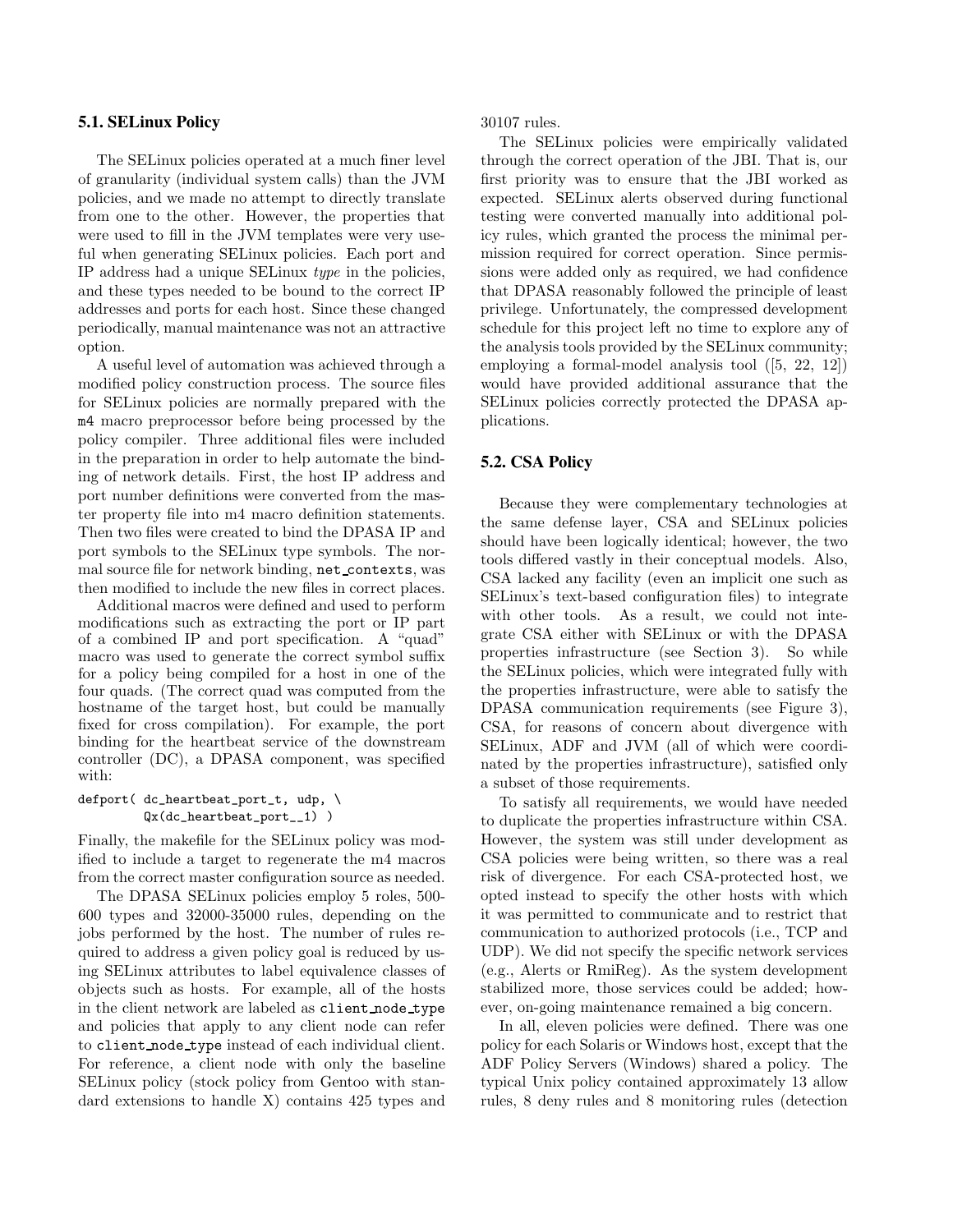only). The typical Windows policy contained approximately 24 allow rules, 18 deny rules and 7 monitoring rules.

Like SELinux, CSA policies were validated through the correct operation of the JBI. Unlike SELinux, CSA offered the ability to generate an easy-to-read summary of each host's policy. CSA's strategy of allowing what is not explicitly denied made careful review even more critical. We first denied everything (e.g., all network access), then we specified only authorized accesses (e.g., the remote hosts and protocols authorized for communication).

## 6. Host Layer Policy

Initially, ADF policies were translated automatically from JVM policies. For the few non-Java components, either "fake" JVM policies were created or the component's ADF policy was specified directly. However, the JVM policy could not support the translation without annotation. For example, JVM policies do not distinguish between TCP and UDP protocols, and do not, by default, identify the local host or the ephemeral port (if any). This information was added as a comment to each connect authorization in the JVM policy listings and can be seen in the listing below which describes a UDP connection from 192.168.4.162 on port 5701 to 192.168.4.170 on port 9901.

```
permission java.net.SocketPermission \
    "192.168.4.170:9901", "connect"; \
    // 192.168.4.162,Heartbeats,UDP,5701
```
The JVM policies were then processed to create a single, intermediate specification containing entries of the form

```
source IP, source port, destination IP, \
destination port, protocol, service
```
where *source IP* and *destination IP* are standard numeric IPv4 host addresses, source port and destination port represent TCP or UDP ports or port ranges, protocol is any valid Internet protocol, and service is a character string by which to identify the network service implied by the other fields in this entry. These entries, when combined with the non-JVM entries, constituted the complete connection specification from which all ADF policies were generated.

Unfortunately, there were two critical shortcomings with translating ADF policy automatically from JVM policy. First, the "fake" JVM policies were not vetted adequately, since they were never actually used to enforce Java process behavior, and we encountered numerous errors when ADF enforced the incorrect rules resulting from these policies. Second, we eventually reached a point where the generated ADF policies violated design constraints for ADF. In particular, the generated policies exceeded the maximum ADF policy size, and they required more VPG keys to be assigned to a host than its NIC could support. We considered developing a tool to perform the required optimizations, we decided against doing so because its utility would have been restricted to DPASA.

However, while we determined that the connection specification should not be generated automatically from the JVM policies, there was still much value in creating it. The connection specification served many useful purposes: (a) it was a single source from which all ADF policies could be generated; (b) it was used to generate a graphical depiction of each policy, in a manner similar to Figure 3; and finally, (c) it was used to validate authorized communications against independent network scans. So we changed our strategy to maintain a "permanent" connection specification so that only valid ADF XML would be generated; however, we continued to perform an automatic translation of JVM policy into the temporary specifications for the purpose of policy discovery. The remainder of this section discusses each of the purposes described above.

ADF policy was generated per host. A connection statement such as

### host A, 1024-65535, host B, 80, TCP, web

really implies two ADF policies: one for host A and one for host B. In this case, the ADF policy for host A would allow it to send TCP 80 packets to host B encrypted using the VPG key for B and receive replies to those requests encrypted with its own VPG key. The ADF policy for host B would allow it to receive TCP 80 packets from host A encrypted with its own VPG key and send responses to A encrypted with the VPG key for A. By generating both policies from a single statement, we ensured consistency between the two policies, which is particularly critical for successful VPG communication.

Once all VPG policy rules were generated, the rules for a given host were collected, ordered for optimal evaluation (ingress filtering then egress filtering for better performance against network attack), and then were translated into XML, imported into the ADF Policy Server, and distributed to the host. In all, 28 ADF policies were generated (some hosts were grouped under a common policy) with an average of 21 rules per policy, or just over 600 rules total. Because the translation routines were demonstrated to be trustworthy enough to generate correct ADF XML from a well-formed connection statement, policy debugging was done mainly by analyzing the connection specification itself, rather than by examining the ADF XML output. This simplified ADF VPG policy debugging for developers unfamiliar with ADF.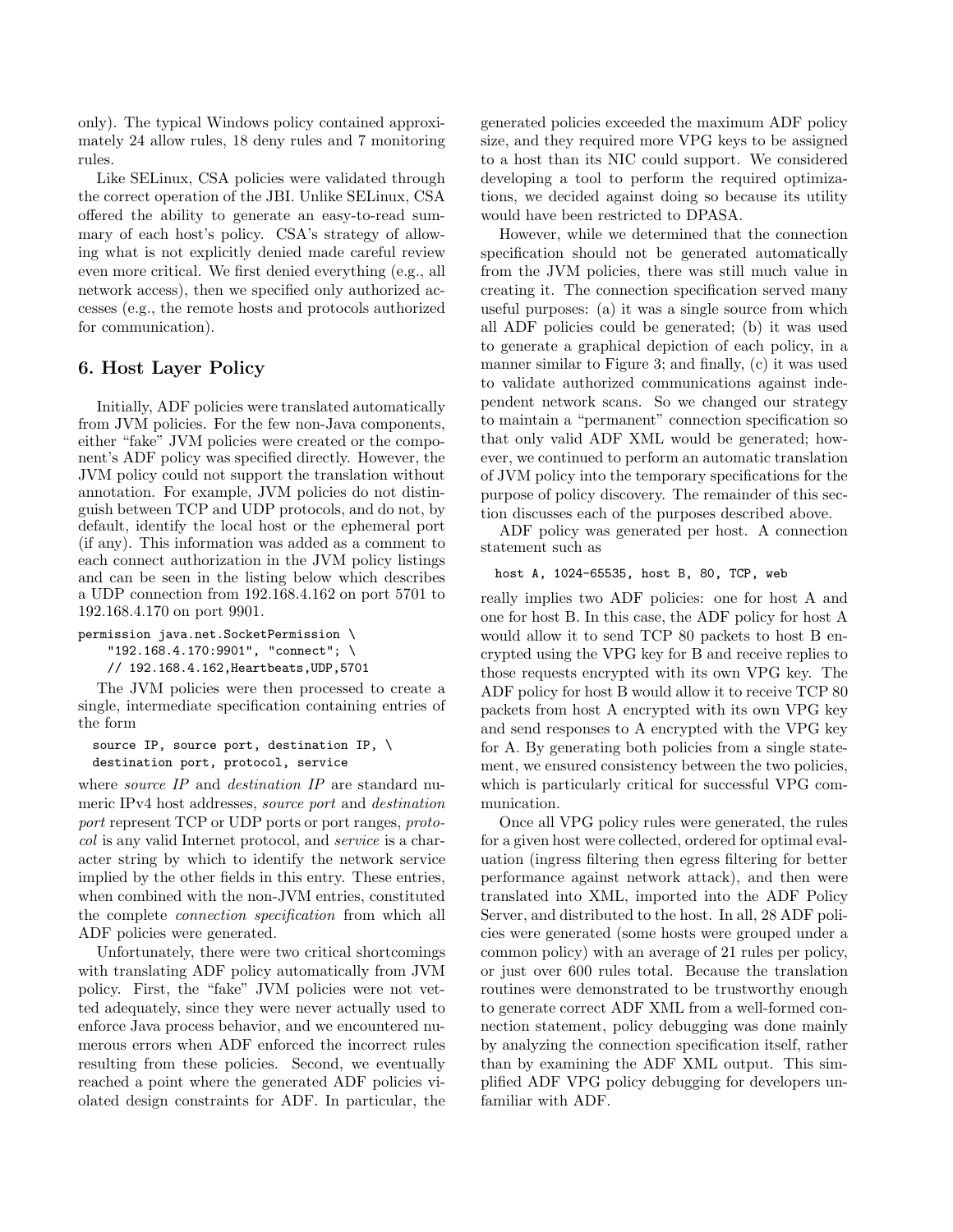To further facilitate developer validation of the ADF VPG policies, we developed scripts to convert the highlevel connection statements into  $dot^5$  diagrams, such as the one illustrated in Figure 3. The dot diagrams provide no more information than the connection specification itself, but the data is presented in a form that is more visually pleasing.

Finally, we compared the permissions granted in ADF's connection specification against network scans in order to detect policy misconfigurations, which are, according to The CERT Guide to System and Network Security Practices[4], the most common cause for firewall breaches. Typical policy audits for border firewalls are performed with scanning hosts placed on each side of the firewall under test. However, no clear boundary exists for distributed firewalls. With them, the visible policy is the union of both the sender and receiver rulesets, thus the communications allowed to/from a host will be dependent on the network perspective. To complete a full, thorough audit the network scan must be initiated from each host to every other host. This captures the combined effect of the egress filtering on the sending host and the ingress filtering on the receiving host. If desired, extra hosts with no egress filtering could be added to the scan to find errors masked by egress filters.

The primary goal of our network scan tool was to 1) detect unauthorized communication paths and 2) detect unnecessary communication paths which exist in the system. The scans were coordinated via ssh on a separate DPASA control network (used for development purposes only), so no reconfiguration of ADF itself was required to support the scan. Each scan was performed by nmap, with the central controller receiving the results in standard nmap XML format. Each file contained all live hosts that were found during the scan and the state of the ports on those hosts. The state of the ports were classified as: open (responded with TCP SYN-ACK or UDP data), closed (responded with TCP RST or ICMP Port Unreachable), or filtered ports (No Response). If there were no misconfigurations, all ports should return filtered except those that were explicitly allowed in the connection specification.

After all the host scans were performed, the results were combined to create the global network view. This process was straight-forward and achieved with a Python script. The final result was an XML file containing a list of each communication path that was found in the system. Using XSLT to transform this output, the results were compared automatically with the ADF connection specification to discover misconfigurations and unnecessary communication paths.

The scan did detect extra communication paths that were not authorized within the ADF connection specification, but further examination revealed that the ADF policies themselves had been manually edited to authorize these paths. This finding underscores the importance of independent testing, because the connection specification did not reflect the true protection profile.

### 7. Lessons Learned

Our hybrid policy construction approach worked well because policies could be developed independently and simultaneously by various authors, which was particularly important given DPASA's compressed development schedule. Since the policy authors were geographically dispersed, the coordination required for a master policy specification would have been difficult. Also, it was not necessary for all authors to develop expertise on all technologies. The approach of starting with a minimal policy and adding to it, as operational failures (due to policy) were observed, helped to minimize concerns about unnecessary privileges, such as was discussed at the end of Section 6. While it is possible that some functional behaviors could have been removed during system development, resulting in "orphaned" policies, many eyes, validation scanning, and daily coordination on development progress and concerns helped avoid that risk. Also, having a singlesource for policies means that the orphans will be generated only if the functionality is completely orphaned and not on account of missing a change in some other area.

The validation support tools also worked well. The ADF connection specification and dot diagrams clarified what was being enforced better than either the JVM policies that produced it or the ADF XML policy that resulted from it. In particular, since the JVM policy author only filled in a template using variables (as discussed in Section 4), the actual values for some policy elements were not easily visible until the connection specification was generated.

We used a variety of management interfaces to configure policy for DPASA. JVM and SELinux were textbased and configured using an editor and common command line tools. CSA and ADF were GUI-based, but we avoided using ADF's GUI to develop policies. Instead, we used common command line tools like m4 and awk to construct and translate the connection specification into an XML format that could be imported and assigned to hosts using ADF's GUI. Unfortunately, CSA's GUI did not provide similar support, so while its web-based interface was probably the friendliest for a novice user, it was awkward to integrate into a larger

<sup>5</sup>http://www.graphviz.org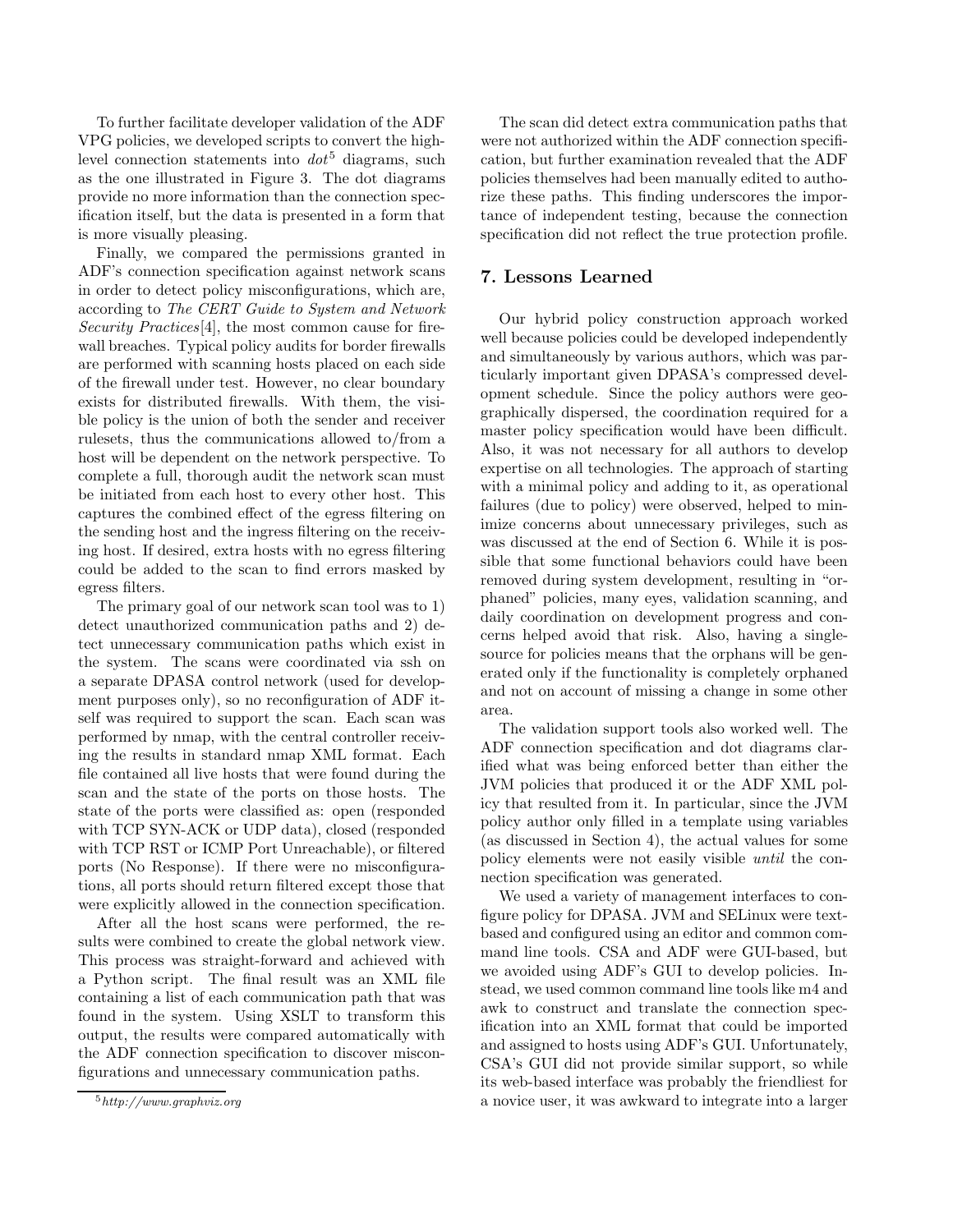policy environment such as DPASA. In the end, some form of command line support proved invaluable for integrating these tools.

A valuable lesson was that policy construction should not begin until the system functions are reasonably stable. This can be accomplished by either setting an acceptable, but perhaps overly broad, policy early on and then implementing the system, being sure to fit within the specified policy, or by implementing the system, being mindful of security concerns, and then creating the policy to tightly fit the system requirements when the component's functionality is stable. Since we needed to incrementally develop the system while still learning about the abilities of the code we had been given to defend and had to adhere to a tight time schedule, we chose the second option. This was not such a concern for JVM policy, since it was maintained by the developers themselves and could be updated easily as new code was added, or for ADF, since it was generated nearly automatically from the JVM policy, but SELinux was especially sensitive to any changes in process behavior. Developers had to be instructed in how to relabel the file system after new files were added and how to start authorized processes in the proper SELinux role, or else functional tests to support policy debugging were rendered useless. SELinux policy refinement depended on observing the system in operation in a permissive mode while collecting denial audits. However, it was impossible in most cases to fully test applications in isolation: related applications needed to be running correctly as well. The constantly changing and challenging-to-test system impeded policy development to a surprising degree.

## 8. Related Work

Several efforts have demonstrated that policy generation for multiple enforcement points from a single source is practical, but they have focused mainly on creating policies for identical or similar defense at a single layer of defense, rather than on creating policies for multiple, diverse defense layers as described here. Nevertheless, these efforts suggest important goals for future work in DiD policy specification. For example Guttman's[13] policy language for filtering routers yields policies that can be verified formally against desired security properties. Were formal semantics available for even a subset of our defense mechanisms, refinement theory could be applied to ensure that DiD is actually achieved. Bartal  $et$   $al[8]$  require less rigor in Firmato, a policy language for perimeter firewalls. Firmato relies on a graphical validation strategy similar to ours; however, their graphs are built directly

from the generated rules, which gives more confidence than our strategy, which based the graphs on the specification that produced those rules. Our graphs could be misleading if the graph generator and the rule compiler do not share the same semantics. Other related work along these lines includes Bradley and Josang[9] (Mesmerize), who describe a framework for managing network layer defenses, and Uribe and Cheung[20], who propose an approach for coordinating firewall policy with network intrusion detection strategies. Finally, Service Grammars[17] provide a framework for simplifying configurations based on high-level specialpurpose languages.

More general motivation for our work, and empirical evidence of the difficulty of writing even small security policies, was gathered by Wool[21], who found that complexity directly affects the number of errors in the firewall policy. A rough estimate of DPASA's complexity places it as a moderately complex system, likely to have errors. Since DPASA needed to be as error free as possible, we needed methods to manage the complexity of our policies.

A considerable body of research has also been performed on rule set anomaly detection (also called conflict detection)  $[14, 7, 3, 1, 2, 11]$ . An anomaly-free rule set will be consistent (rules are ordered correctly), complete (every packet matched at least one rule), and compact (no redundant rules) [11]. Our methods do not perform conflict analysis (although it could be added), but we make a best-effort to create anomalyfree rule sets.

Complimenting anomaly detection and policy construction, Stang et al [19] presents Archipelago as a security tool for estimating system security. Using Archipelago, the "important" nodes (those most central in the connection graph) can be identified and brought to a higher level of secureness. Whether centrality is a good measure of the "importance" of a node is unclear without further empirical studies. Providing policy analysis, in addition to our policy generation, using methods similar to that of Archipelago represents an interesting area of future work.

## 9. Conclusions

In consideration of DiD enabled systems, constructing each policy in isolation is labor-intensive and can lead to configuration errors. On the other hand, generating all policies from a single specification — an approach advocated for policies within a particular defense layer, such as the network layer  $[8]$  — is perhaps even more labor-intensive and error-prone for DiD solutions, because too many details are required in that